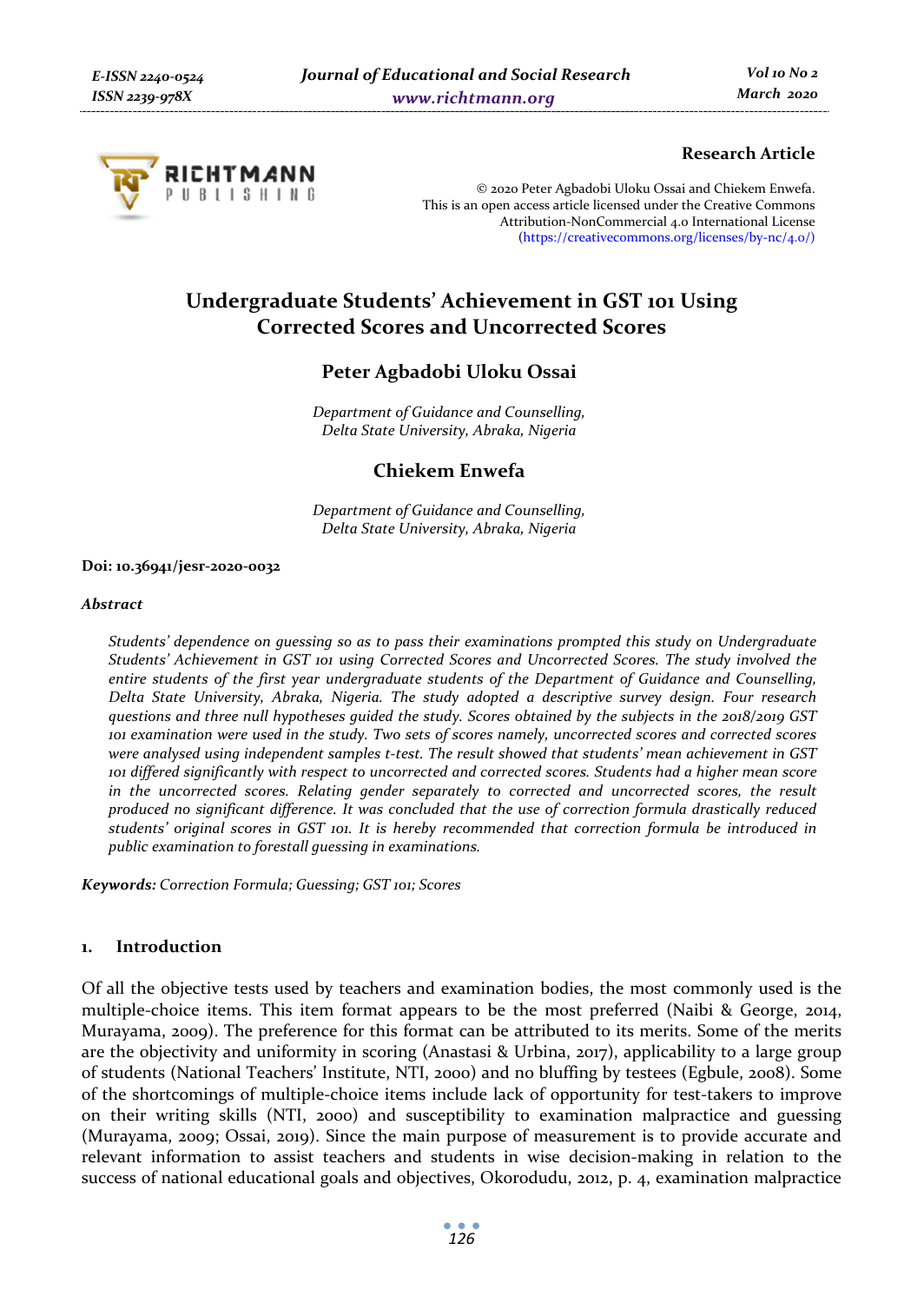and guessing pose a very big threat to the validity and reliability of test scores.

An examinee may resort to guess-work when he or she finds a particular test item difficult. Hence, guessing refers to a test-taker choosing any of the responses at random when he or she does not have any idea about the correct option (Kubinger, Holocher-Erti, Hohersinn & Freebort, 2010, cited by Ossai, 2015). A student that has a good knowledge of the concept being examined may not resort to guessing. Rather he or she will critically consider the available options in relation to the stem. In this regard, there is a need for distracters to be plausible in constructing multiple-choice questions (Naibi & George, 2014). According to the authors, all the options in a multiple-choice question should be homogenous with regard to the knowledge being tested.

Making the distracters look similar is an exercise that makes the construction of multiplechoice items difficult and time-consuming. This depends on the ability of the test-constructor. Guessing, earlier mentioned is a factor that is inherent on the testee. Where guessing is involved in testing, then the test scores cannot truly represent the ability of the examinee.

The true score of an individual is shown algebraically (Ubulomi & Amini, 2012) as  $Xo = Xmf \pm$ Xc, where Xo is observed score, mf represents the true score of an individual while Xc is error score. From this equation, guess-work comes under Xc, besides other measurement errors.

Research has shown that women respond significantly to fewer items compared to men when there was a sanction for an incorrect answer (Baldiga, 2012). This corroborates the report of Sinai and Ben-Shakhar (1991) that women had a greater tendency to omit items compared to men. The report, however, showed no gender disparity in achievement in multiple-choice tests.

The study of Ubulomi and Amini (2012) was silent on gender. The scholars studied Determining the Effect of Guessing on Test Scores. A sample of 20 pupils was drawn from a total population of 100 primaries six pupils in Calabar, Nigeria. Using the classical test theory pattern, ten multiple-choice items from chemistry were administered to the pupils. The corrections for guessing formula  $X = R - \frac{w}{n-1}$  was used. It was given by the authors, that X is the correct score, R is the number of items answered correctly the number of items answered incorrectly while N represents the number of options. The result showed that the pupils guessed because they did not possess the ability demanded by the items. It was suggested that examinees should be given simple and unambiguous instructions to avoid guessing; also correction for guessing formula should be used in assigning scores to examinees' responses.

While the foregoing study was gender-neutral, Ossai (2015) investigated 'Gender differences in guessing tendencies in mathematics. A sample of 110 students (56 males and 54 females) was drawn, through purposive sampling technique, from final year secondary school students in Delta North Senatorial District, Delta State, Nigeria. A 50-item multiple-choice test administered by the West African Examinations Council (WAEC) in May/June 2010 was the instrument used in the study. The independent samples t-test analysis showed that there was no significant difference in the mean guessing score of male and female students in the Mathematics test. This result supports the finding of Baldiga (2012) that no gender disparity existed in the multiple tests administered to the subjects chosen.

The study by Ossai (2015) also falls in line with the inconsistency in reports concerning gender disparity in Mathematics achievement (Brandy & Eisten, 1995); Kadiri, 2004). This scenario appears to characterize another core subject in Nigeria's educational system, English Language. Several studies (Babalola & Oyinloye, 2012; Olanipekun, 2015; Obiefuna & Oruwari, 2015; Fan, Umaru & Nseendi, 2016; Ossai, 2019) point to the fact that the mean achievement of students in the English language did not differ significantly by gender. However, the mean achievement of the female subjects was higher in all the researches.

These researches contradict the one conducted by Fakaye (2010). Fakaye investigated 'Students' Personal Variables as Correlates of Academic Achievement in English as s second language in Nigeria. From a population of 2000 second year (SS II) students in colleges located in Ikorodu North and South Local Government Areas of Lagos State, a sample of 400 students were drawn. Existing scores,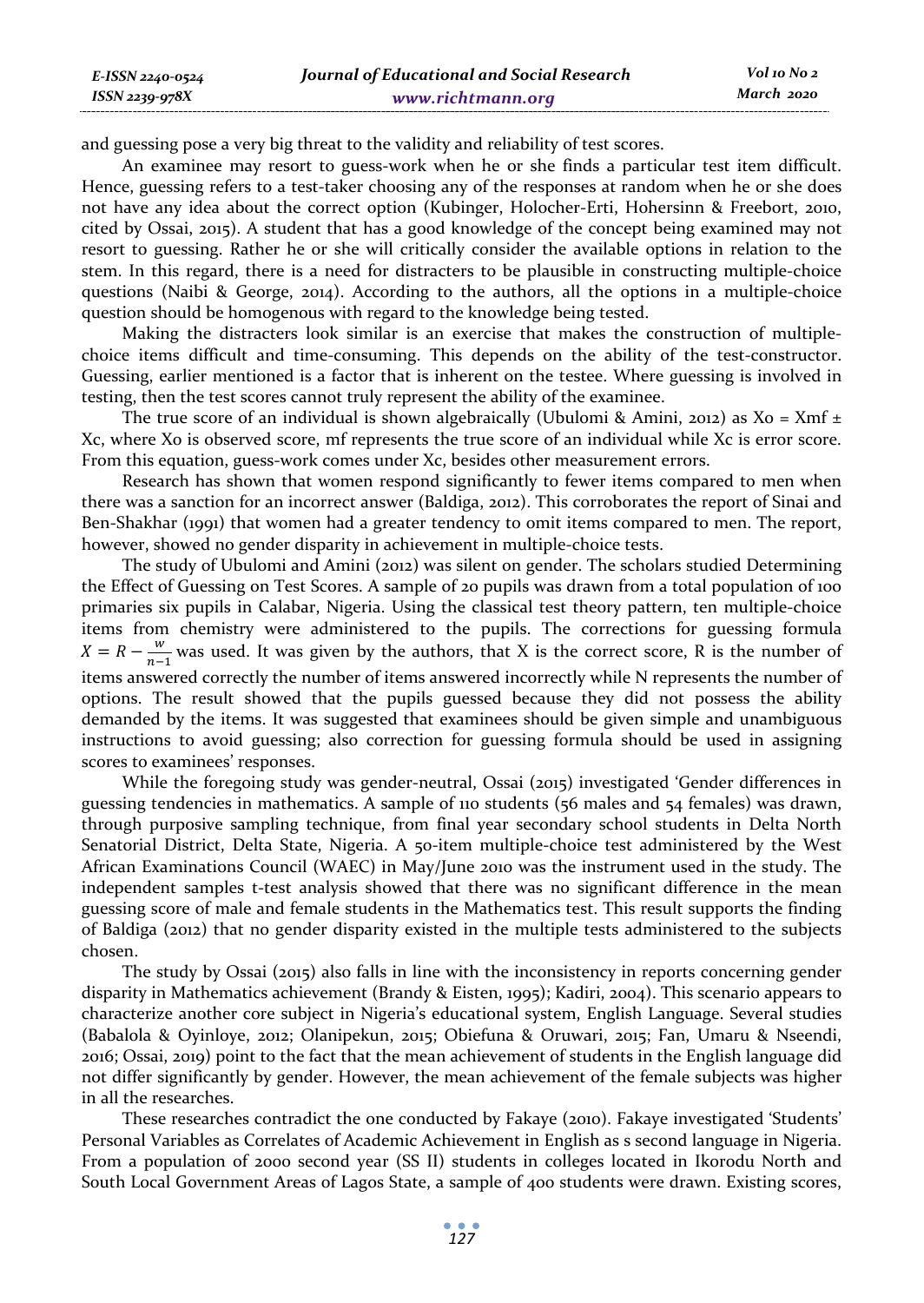questionnaire and ability test were used to collect data. Among others, the result showed that achievement in the English Language differed significantly by gender. Male students performed better than their female counterparts. Apart from the gender difference, this study has also shown that male students out-performed females, contrary to the earlier researches reported.

This paper focuses on undergraduate students' achievement difference in relation to the uncorrected score and corrected score. Specifically, undergraduate students' scores in Use of English and Library, GST 101, offered in Delta State University, Abraka will be studied. GST 101 is a core course that is meant to equip fresh students with linguistic skills and skills required in the use of the library (Mowarin & Uwaifo, 2003). Such skills prepare students for the academic work ahead of them.

The choice of this course as the focus of this study was informed by the poor performance of students in the English Language at the secondary school level and the use of English in higher institutions. The percentage performance of candidates at credit level and above in the West African Senior School Certificate Examination, WASSCE (May/June) in at least five subjects including English Language and Mathematics were 25.99, 23.71, 30.91, 38.81 and 36.57 for 2009, 2010, 2011, 2012 and 2013, respectively. The credit passes were 31.28%, 31.28%, 52.97%, 59.22% and 49.98% respectively for 2014, 2015, 2016, 2017 and 2018 (Asuru, 2019). This shows that performances have been very poor from 2009 to 2015. The situation improved in 2016 and 2017 only to fall back again in 2018. The author held that the situation is the same in our institutions of higher learning as the same candidates graduate to that level. The result, according to the author, many University graduates parade certificates they cannot defend. Examination Ethics Project in Nigeria, cited by Asuru (2017) reported that examination malpractice is common in Nigerian schools.

Also showing poor performance in the standard of English in our schools are the studies conducted by Popoola and Olubunmi (2013) and Olanipekun (2015). Popoola and Olunbunmi (2013) conducted a study on 'A correlated analysis of students' SSCE grade and performance in first year Use-of-English: A case study of Fountain University, Oshogbo, using a sample of 194 students drawn from first-year students of Fountain University, Oshogbo. The data collected were subjected to statistical treatment using the Product Moment Correlation co-efficient. Among others, the result showed that there was no correlation between SSCE grades and scores obtained from the examination on Use of English. This implies that SSCE grades do not truly reflect the performance of students at that level.

The study by Olanipekun (2015) was on Analysis of Students' Academic Performance in General English at Kwara State College of Education (Technical), Lafiagi, Nigeria. The study sampled 286 students from all the students who took General English IV (GSE 221) in the 2012/2013 session in the college. The use of t-test and descriptive statistics showed that students' performances in the course were very poor. However, the result was not gendered specific. In line with the work of Popoola and Olubunmi (2013), the study also shows that students in our tertiary institutions are deficient in the English Language.

Apart from the poor performance of students reported in some of the reviews, nearly all the works reviewed showed that there was no gender disparity on students' achievement in the English Language in Nigerian schools. The present study by this researcher is on differences in undergraduate students' achievement in GST 101, with specific reference to gender, in order to confirm or contradict earlier studies. The study differed from others because it made use of uncorrected scores and corrected scores in relation to guessing.

# *1.1 Statement of the Problem*

The performance of candidates in the English language in the Senior School Certificate Examination is not encouraging. Undoubtedly, this affects the number of candidates gaining admission into institutions of higher learning in Nigeria. The reason for this is that the English Language is a core requirement for admission into tertiary institutions and universities.

Even in institutions of higher learning, the standard of spoken and written English is poor. This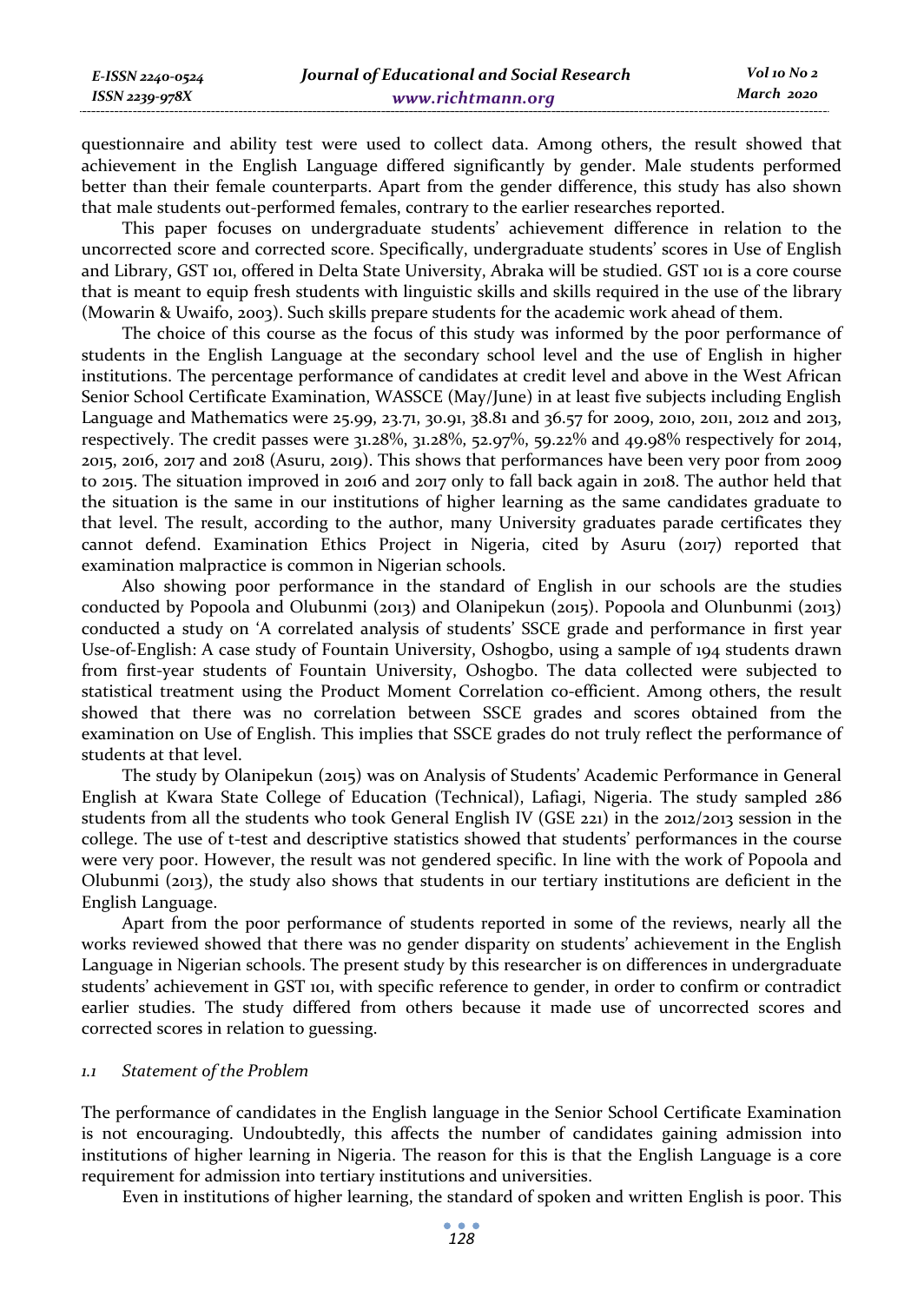| E-ISSN 2240-0524 | Journal of Educational and Social Research | Vol 10 No 2 |
|------------------|--------------------------------------------|-------------|
| ISSN 2239-978X   | www.richtmann.org                          | March 2020  |

is ascribed to the fact that ill-equipped graduates of secondary schools transit into higher institutions, ill-prepared for academic activities. The result is poor performance in the various courses/faculties of studies. In particular, the performance of candidates in the Use-of- English is discouraging. A lot of students take the course as a carry-over course.

Students of Delta State University, Abraka fall into this category of students. Every year, many students fail GST 101; they come back to take the course again. It is good to find out the nature of their little performance. Is performance gender-specific or is it due to guessing? These will be addressed using the corrected score and uncorrected score.

# *1.2 Research Questions*

The study was guided by the following research questions:

- 1. What is students' mean achievement in GST 101 using uncorrected score?
- 2. What is students' mean achievement in GST 101 using a corrected score?
- 3. What is students' mean achievement in GST 101 by gender, using a. uncorrected score?
- 4. What are students' mean achievement in GST 101 by gender, using the corrected score?

# *1.3 Hypotheses*

The following null hypotheses directed the study:

- 1. Students' mean achievement in GST 101 does not differ significantly due to corrected score and uncorrected score.
- 2. Students' mean achievement in GST 101 does not differ significantly by gender when uncorrected scores are used.
- 3. Students' mean achievement in GST 101 does not differ significantly by gender when corrected scores are used.

# **2. Methodology**

The study employed an *ex-post facto* research design. Four research questions and three null hypotheses were generated for the study. The entire population of 87 first-year undergraduate students were drawn from the Department of Guidance and Counselling, Delta State University, Abraka. Considering the size of the population, the researcher decided to involve all the subjects in the study. Scores from GST 101 examination conducted by the General Studies Directorate in the 2018/1019 session were used in the study. The maximum scores were one hundred, resulting from a 100-item instrument. The least pass mark was forty-five per cent. Correction for guessing formula was applied. Thus, there were two sets of scores: uncorrected scores and corrected scores. The research questions were answered using meanwhile the null hypotheses were tested at .05 level of significance using the independent samples t-test.

# **3. Results**

The research questions and hypotheses were respectively answered and tested as follows:

**Research question one:** What is students' mean achievement in GST 101 using uncorrected score?

**Table 1:** Mean and standard deviation of students' achievement in GST 101 using the uncorrected score

|   |  | <b>Standard Deviation</b> |  |  |
|---|--|---------------------------|--|--|
| v |  |                           |  |  |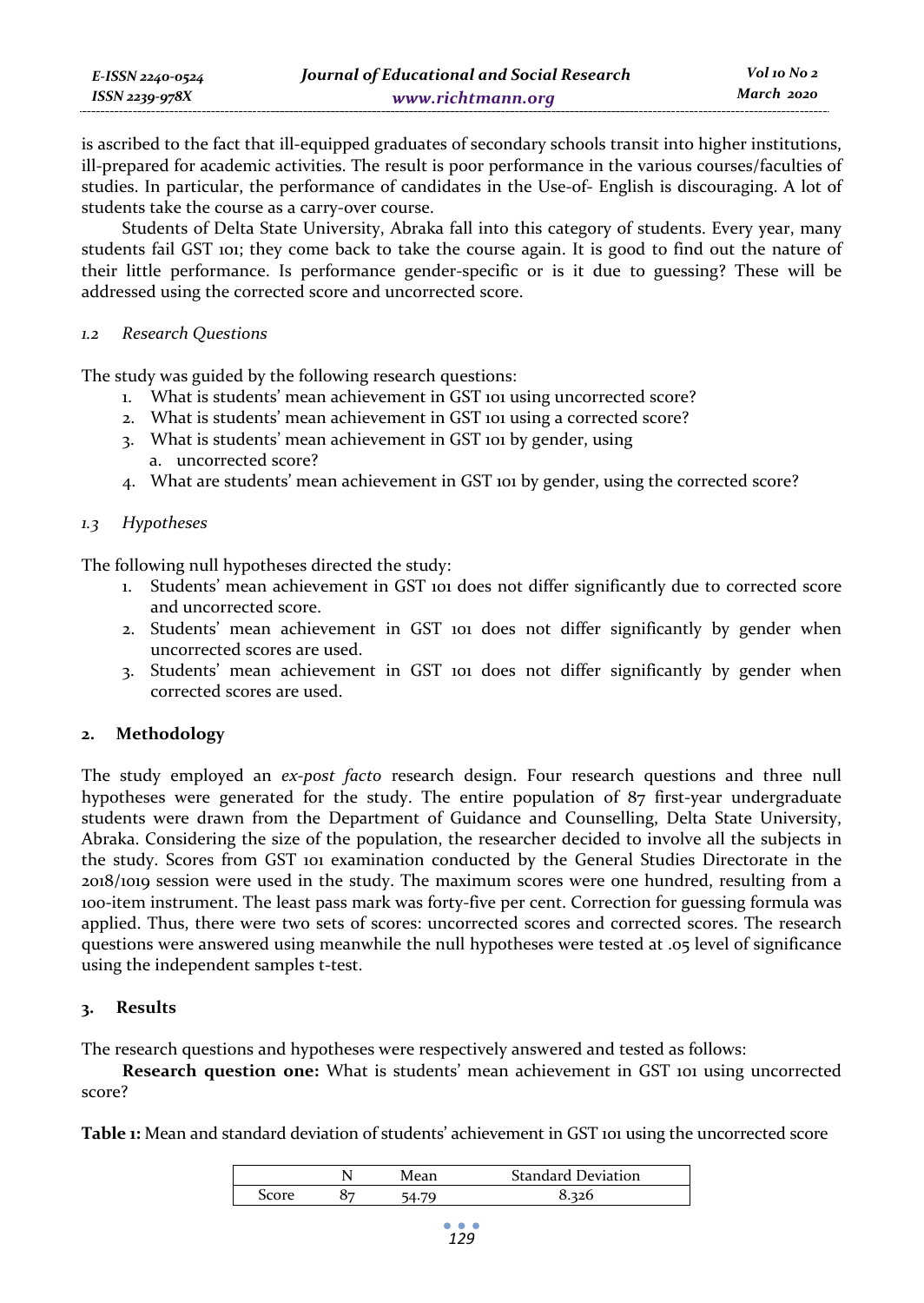Table 1 showed that students' mean achievement in GST 101 using uncorrected scores is 54.79; this score represents a 'C' grade which is an average score in the university grading system.

**Research Question two:** What is students' mean achievement in GST 101 using the corrected score?

**Table 2:** Mean and Standard deviation of students' achievement in GST 101 using the corrected score

|   |  | <b>Standard Deviation</b> |  |  |
|---|--|---------------------------|--|--|
| ◡ |  | 11.200                    |  |  |

Table 2 showed that students' mean achievement in GST 101 using corrected scores is 38.69; this score represents and 'F' grade (fail) in the University's grading system.

**Research Question three:** What is students' mean achievement in GST 101 by gender using uncorrected score?

**Table 3:** Mean and Standard deviation of students' achievement in GST 101 by gender using uncorrected score

| <b>Sex</b> |    | Mean  | <b>Standard Deviation</b> |
|------------|----|-------|---------------------------|
| Male       | 33 | 53.61 | 8.306                     |
| Female     | 54 | 55.52 | 8.332                     |
| Total      | 87 | 54.79 | 8.326                     |

Table 3 showed that students' mean achievements in GST 101 by gender using uncorrected score are 53.61 and 55.52 respectively for male and female students. They both represent a 'C' grade (average) in the University's grading system.

**Research Question Four:** What is students' mean achievement in GST 101 by gender using the corrected score?

**Table 4:** Mean and Standard deviation of students' achievement in GST 101 by gender using the corrected score?

| Sex    |     | Mean  | <b>Standard Deviation</b> |
|--------|-----|-------|---------------------------|
| Male   | 33. | 38.09 | 11.114                    |
| Female | 54  | 40.67 | 11.243                    |
| Total  | 87  | 39.69 | 11.200                    |

Table 4 showed that students' mean achievements in GST 101 by gender using corrected score are 38.09 and 40.67 for male and female students respectively. They both represent fail in the University's grading system.

**Hypothesis one:** Students' mean achievement in GST 101 does not differ significantly due to corrected score and uncorrected score.

**Table 5:** Independent samples t-test of students' mean achievement in GST 101 due to corrected scores and uncorrected scores

| Group             |    | Mean  |        |     |           | S1º  |
|-------------------|----|-------|--------|-----|-----------|------|
| Corrected Score   | 87 | 39.69 | 11.200 |     |           |      |
| Uncorrected Score | 87 | 54.   | 8.326  | 172 | $-10.094$ | .006 |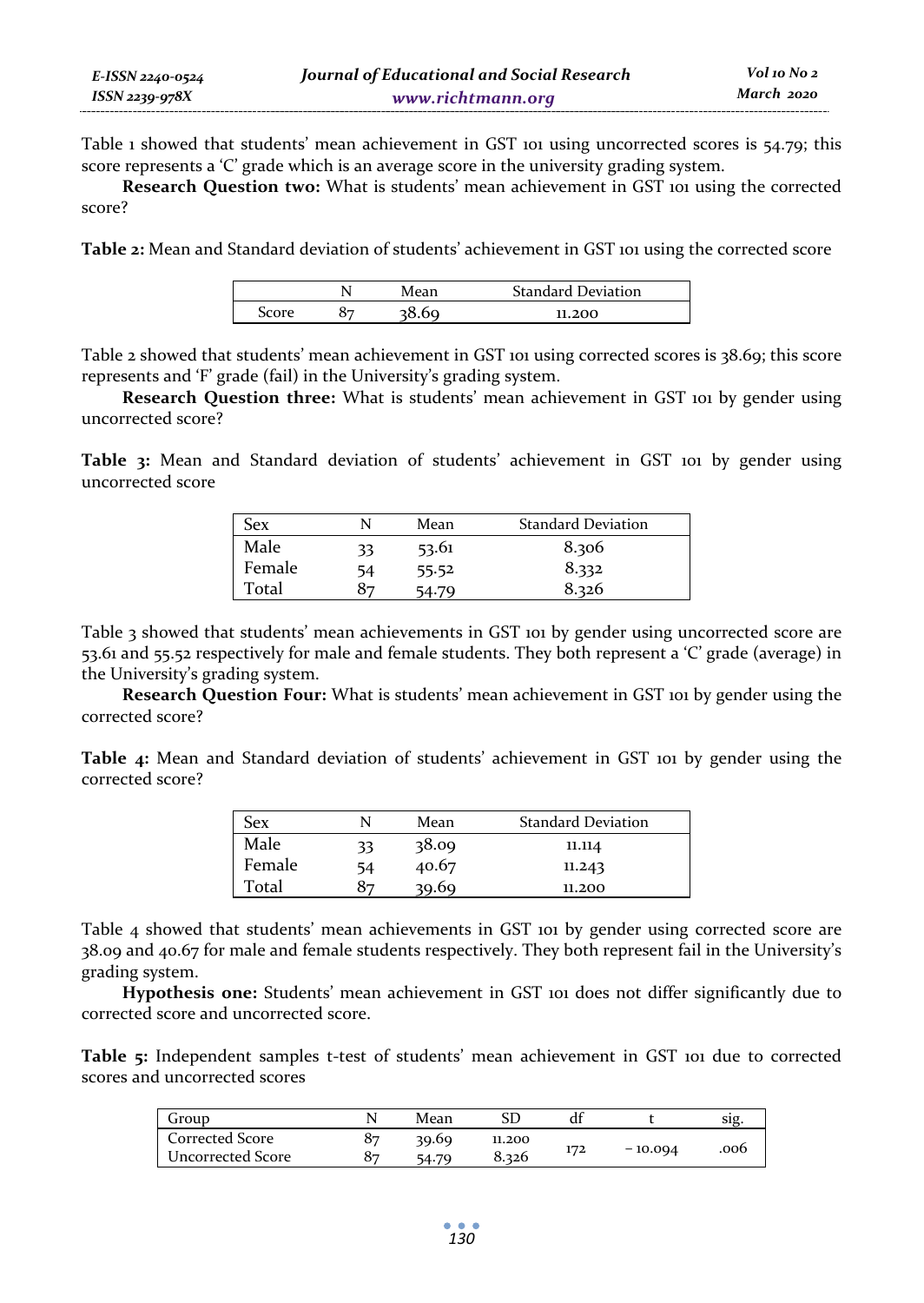| E-ISSN 2240-0524 | Journal of Educational and Social Research | Vol 10 No 2 |
|------------------|--------------------------------------------|-------------|
| ISSN 2239-978X   | www.richtmann.org                          | March 2020  |

Table 5 shows that students mean achievements in GST 101 with respect to corrected scores and uncorrected scores are respectively 39.69 and 54.79; the standard deviations are 11.200 and 8.326, respectively, while the t-value is  $-10.094$ ; testing at an alpha level of .05, df = 172 and P = .006, the null hypothesis of no significant difference is rejected since the p-value is less than the alpha level of significance. This implies that students' mean achievement in GST 101 differs significantly due to corrected score and uncorrected score. The mean achievement of uncorrected scores is greater.

**Hypothesis two:** Students' mean achievement in GST 101 does not differ significantly by gender when uncorrected scores are used.

**Table 6:** Independent samples t-test of students' mean achievement in GST 101 by gender using uncorrected scores.

| Group       |    | Mean  | cг<br>DГ | 10<br>đt |          | SIg. |
|-------------|----|-------|----------|----------|----------|------|
| Male        |    | 53.61 | 8.306    | 85       |          |      |
| е<br>Female | 54 | 55.52 | 8.332    |          | $-1.040$ | .692 |

Table 6 shows that students' mean achievements in GST 101 by gender using uncorrected scores are 53.61 and 55.52 for males and females, respectively. The t-value is – 1.040, df is 85 while the standard deviations are 8.306 and 8.332 for males and females, respectively. The p-value is .692; testing at an alpha level of .05, the null hypothesis of no significant difference is upheld since the p-value of .692 is greater than the alpha level of significance. This implies that students' mean achievement in GST 101 does not differ significantly by gender when uncorrected scores are used.

**Hypothesis three:** Students' mean achievement in GST 101 does not differ significantly by gender when corrected scores are used.

Table 7: Independent sample t-test of students' mean achievement in GST 101 by gender using corrected scores.

| Group  |    | Mean  |        | u                   |          | S1Q.             |
|--------|----|-------|--------|---------------------|----------|------------------|
| Male   | າາ | 38.09 | 11.114 | $\mathbf{o}$ .<br>٥ | $-1.041$ | .68 <sup>2</sup> |
| Female | ۲4 | 40.67 | 11.243 |                     |          |                  |

Table 7 shows mean achievement by gender in GST 101 as 38.09 and 40.67 respectively for males and females, using corrected scores. With df of 85, a p-value of .683 and t-value of  $-$  1.041, the standard deviations are 11.114 and 11.243 for males and females, respectively. Testing at an alpha level of .05, the null hypotheses of no significant difference is retained given that the p-value is small than the alpha level. Thus, students' mean achievement in GST 101 does not differ significantly by gender when corrected scores are used.

# **4. Discussion of Findings**

Students' mean achievement scores in GST 101 with respect to research questions one and two are 54.79 and 38.69, respectively. These scores represent the uncorrected score and the corrected score, respectively. A closer look at the difference in the scores shows that students' achievement in GST 101 declined by as many as 16.10 marks. That is, the uncorrected score exceeded the corrected score. The difference between the two scores amounted to 29.4% of the uncorrected score. This questions the validity and reliability of the scores obtained by the research participants.

The hypothesis test of no significant difference between the two mean scores showed that students' mean achievement in GST 101 differed significantly on the basis of uncorrected score and corrected score. The implication of this result is that many of the candidates guessed because they did not have a good knowledge of the concepts tested. When guessing becomes a factor in test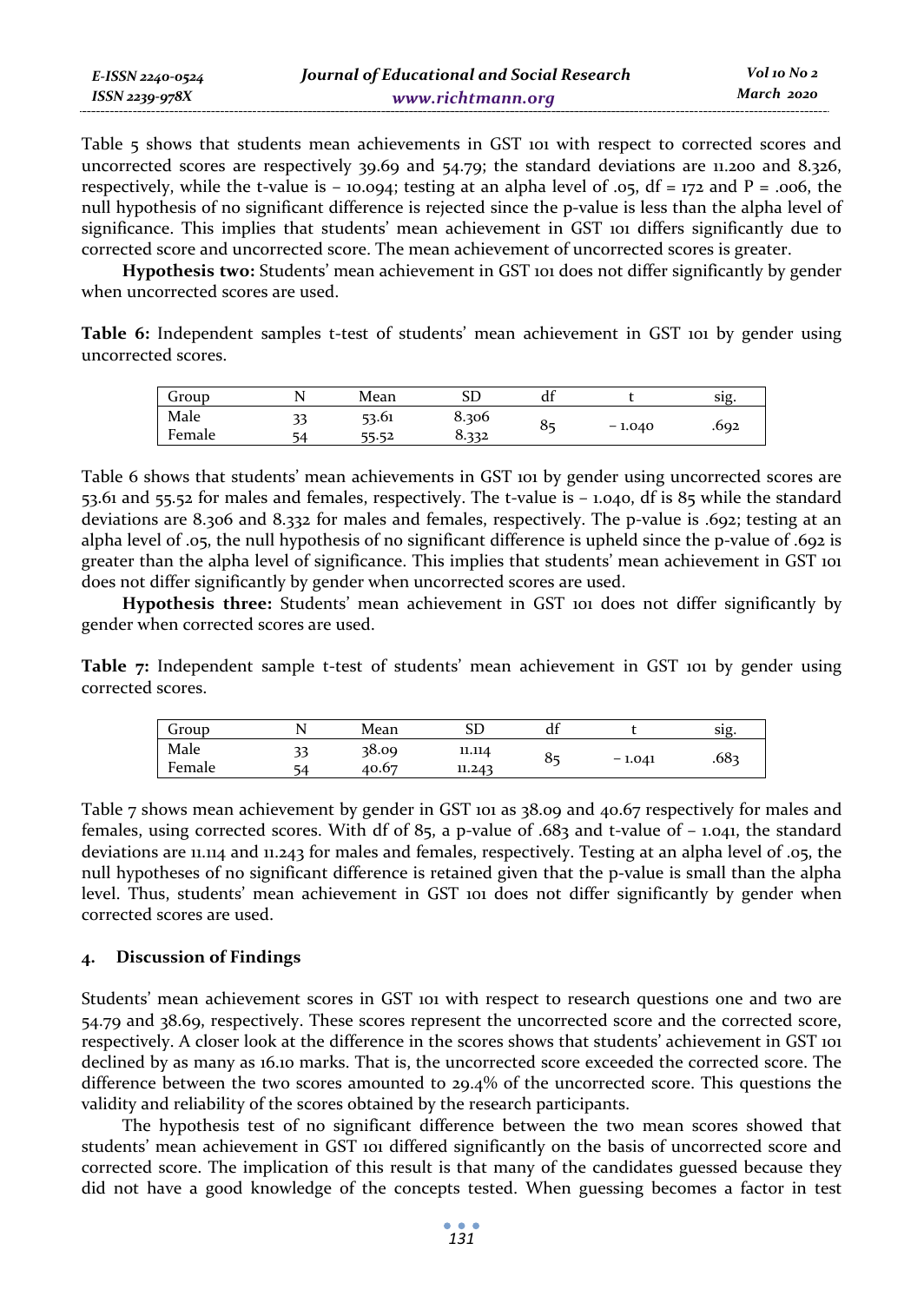administration, then candidates' true achievement cannot be ascertained. The result from the hypothesis test is in line with Ubulomi and Amini (2012) who reported that some primary school pupils resorted to guess-work in the science test given to them because they lacked the knowledge of the ability expected by the examiner. In addition, one can infer that the distracters in the multiplechoice items were plausible. That is, they functioned very well by attracting those with little or no idea about the knowledge examined. This corroborates the works of Naibi and George (2014) who held that all the options in a multiple-choice test should be homogenous with regard to the knowledge being examined.

With respect to gender, research question three showed that students' mean achievement scores in GST 101, using uncorrected scores, were 53.61% and 55.52% for males and females, respectively. Similarly, for corrected scores, research question four indicated that the mean achievement scores for males and females were 38.09% and 40.67%, respectively. The mean scores for both genders (when the scores were not corrected) were average scores ( a 'C' grade) in the University's grading system. When the scores were corrected, both groups failed the course, according to the university's grading pattern. With respect to gender and uncorrected scores, the null hypothesis was retained. The implication of this result is that gender has no influence on uncorrected scores. Both genders must have received equal attention in the classroom. The result agrees with the reports of Olanipeken (2015); Umaru and Nseendi (2016); Ossai (2019) that students' achievement in the English language did not differ significantly by gender. However, Fakaye (2010) observed that males did better than females in the English Language. This contradicts the present finding.

The hypothesis test based on gender and corrected scores showed that mean achievement in GST 101 did not differ significantly. The implication of this result is that no gender was given preference in the classroom. This is in keeping with Nigeria's National Policy on Education (Federal Government of Nigeria, FGN, 2014), which specifies that education every Nigerian child should have equal access to education. This finding is in line with that of Ossai (2015) who discovered that students' mean guessing score in mathematics did not differ significantly by gender. The finding also agrees with Baldiga (2012) who held that there was no gender disparity in students' responses to multiple-choice items. The result, however, is at variance with the position held by Sinai and Ben-Shakhar (1991) that women were more willing to omit items in objective test items compared to men. In other words, women are unwilling to do guess-work in their responses.

It is noteworthy from the results of this study that gender and the separate variables, corrected and uncorrected scores, both resulted in the null hypotheses being upheld. This further adds to the larger group of scholars who have reported that gender disparity does not exist in academic subjects such as English language and mathematics.

# *4.1 Conclusion*

Many of the research participants obtained their GST 101 scores through guessing. This is evident from the big difference between the uncorrected scores and corrected scores. Thus, the scores do not truly reflect the ability of the students. However, students' gender played no significant role in the two sets of scores.

# *4.2 Recommendations*

The use of the correction formula should be encouraged in public examinations. This will make testtakers guard against guess-work in examinations.